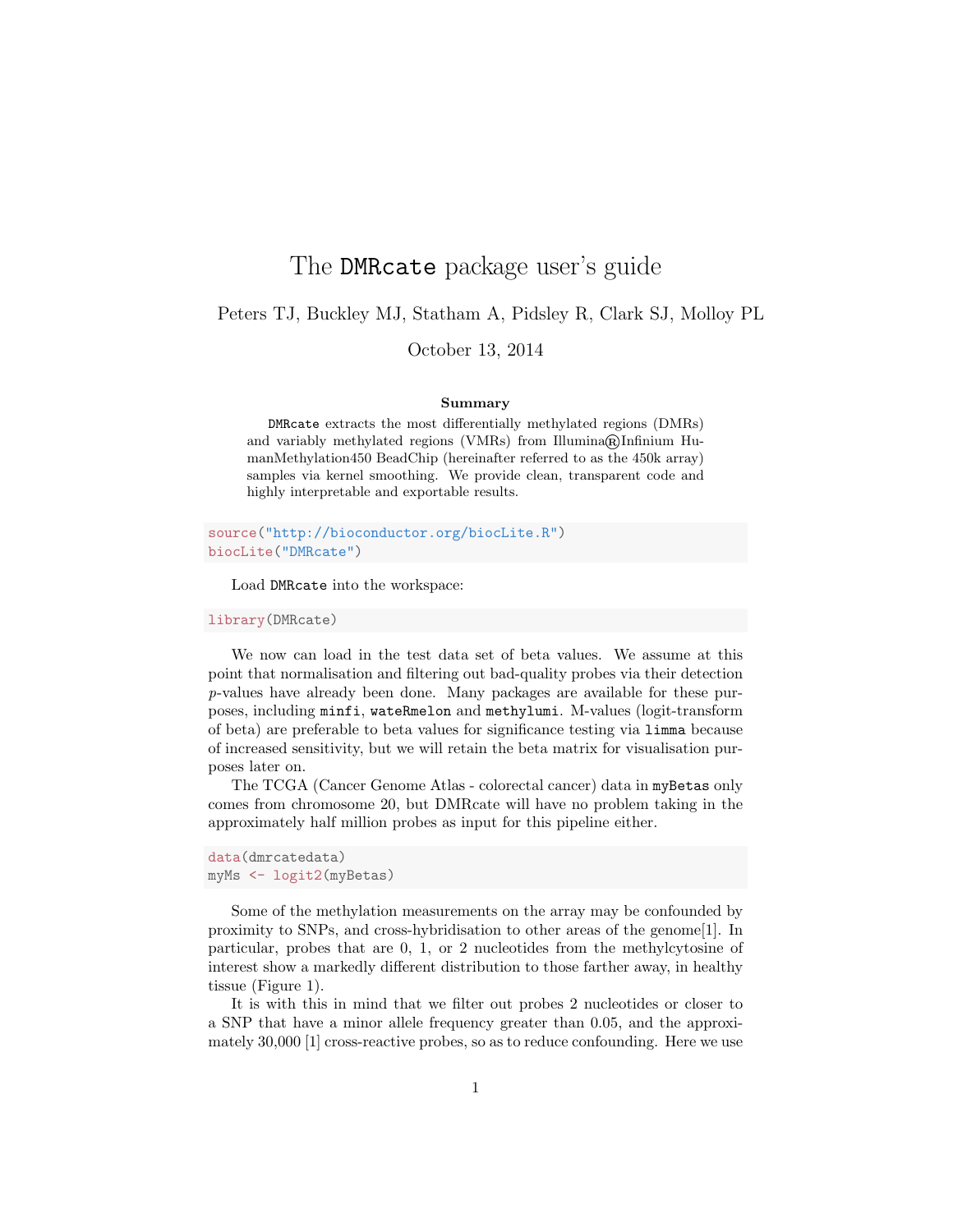Figure 1: Beta distribution of 450K probes from publically available data from blood samples of healthy individuals [2] by their proximity to a SNP. "All SNP probes" refers to the 153 113 probes listed by Illumina® whose values may potentially be confounded by a SNP.



**Heyn et al. 450k beta distribution by distance to SNP**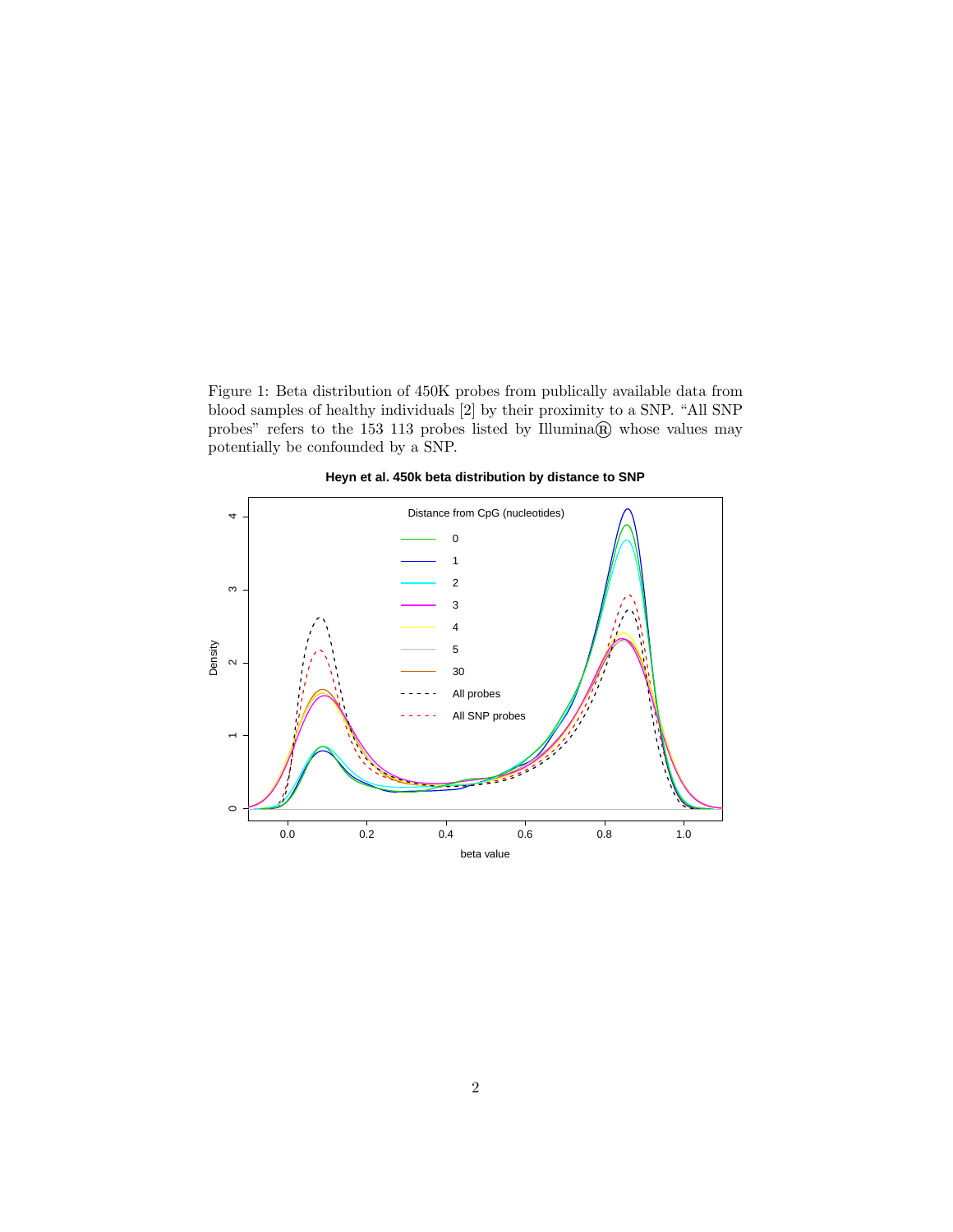Illumina®'s database of approximately 150,000 potentially SNP-confounded probes, and an internally-loaded dataset of the probes from [1], to filter these probes out. About 600 are removed from our M-matrix of approximately 10,000:

```
nrow(illuminaSNPs)
## [1] 153113
nrow(myMs)
## [1] 10042
myMs.noSNPs <- rmSNPandCH(myMs, dist=2, mafcut=0.05)
nrow(myMs.noSNPs)
## [1] 9403
```
Next we want to annotate our matrix of M-values with relevant information. The default is the **ilmn12.hg19** annotation, but this can be substituted for any argument compatible with the interface provided by the minfi package. We also use the backbone of the limma pipeline for differential array analysis to get  $t$ -statistics changes and, optionally, filter probes by their fdr-corrected  $p$ -value. Here we have 38 patients with 2 tissue samples each taken from them. We want to compare within patients across tissue samples, so we set up our variables for a standard limma pipeline, and set coef=39 in cpg.annotate since this corresponds to the phenotype comparison in design.

```
patient <- factor(sub("-.*", "", colnames(myMs)))
type \leq factor(sub(".*-", "", colnames(myMs)))
design <- model.matrix(~patient + type)
myannotation <- cpg.annotate(myMs.noSNPs, analysis.type="differential",
    design=design, coef=39)
```

```
## Loading required package: IlluminaHumanMethylation450kanno.ilmn12.hg19
```
Now we can find our most differentially methylated regions with dmrcate.

For each chromosome, two smoothed estimates are computed: one weighted with myannotation\$weights and one not, for a null comparison. The two estimates are compared via a Satterthwaite approximation[3], and a significance test is calculated at all hg19 coordinates that an input probe maps to. After fdr-correction, regions are then agglomerated from groups of significant probes where the distance to the next consecutive probe is less than lambda nucleotides.

```
dmrcoutput <- dmrcate(myannotation, lambda=1000, C=2)
## Fitting chr20...
## Demarcating regions...
## Done!
```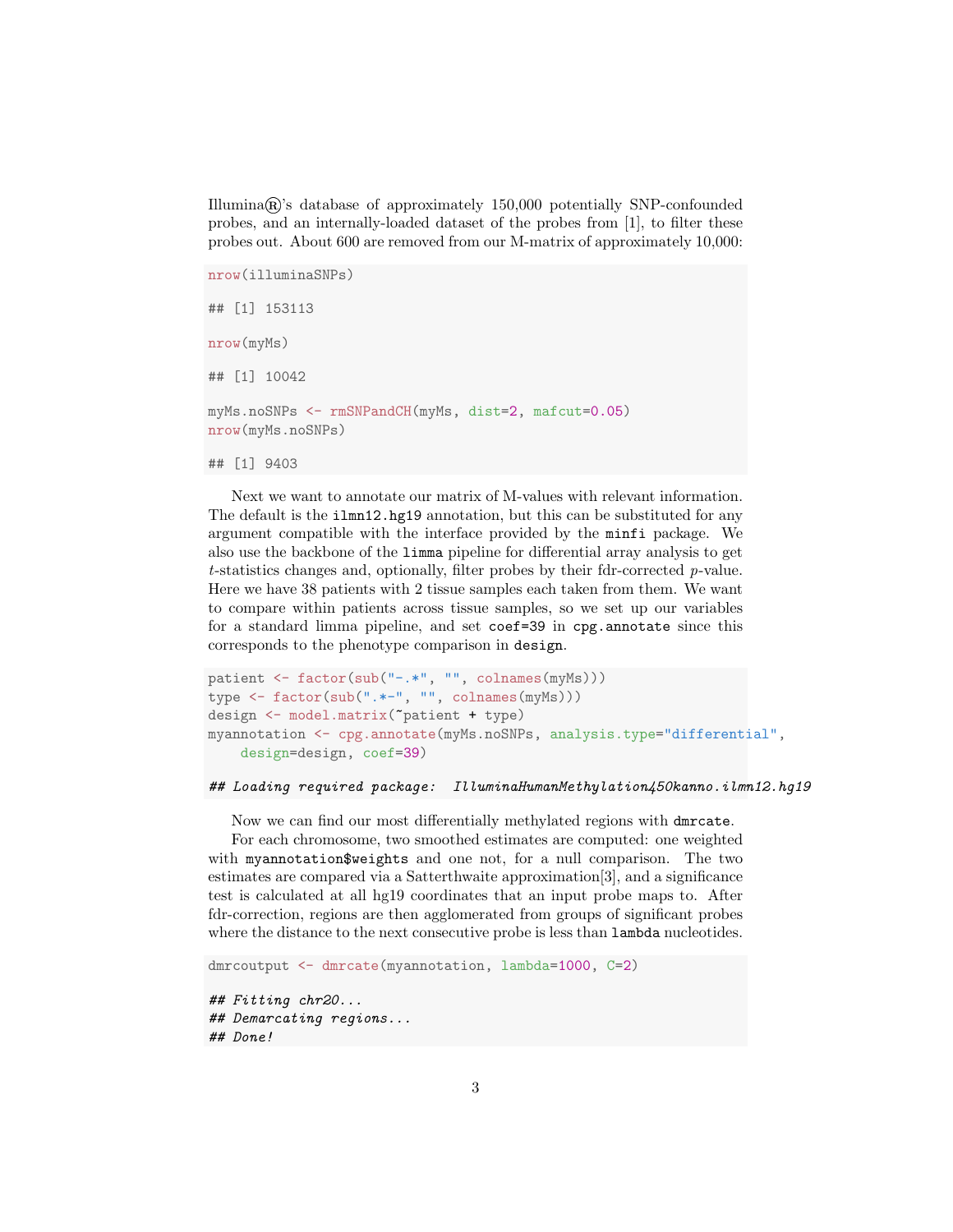Now we can plot a significant DMR. We'll choose one associated with the GATA5 locus.

```
head(dmrcoutput$results)
```

```
## gene_assoc group
## 1568 GNASAS,GNAS Body,3'UTR,TSS200,TSS1500,5'UTR,1stExon
## 1756 GATA5 Body,5'UTR,1stExon,TSS200,TSS1500
## 1869 MIR124-3 TSS1500,TSS200,Body
## 1050 TOX2 TSS1500,TSS200,Body,5'UTR,1stExon
## 538 TMEM90B TSS1500,TSS200,5'UTR,1stExon
## 555 VSX1 Body,1stExon,5'UTR,TSS200,TSS1500
## hg19coord no.probes minpval meanpval maxbetafc
## 1568 chr20:57424521-57431303 77 0 3.002698e-29 -0.2084268
## 1756 chr20:61049813-61051915 27 0 2.924163e-74 0.4770680
## 1869 chr20:61806628-61810795 23 0 5.818155e-24 0.4182034
## 1050 chr20:42543034-42545099 22 0 1.177014e-33 0.3684618
## 538 chr20:24448859-24452131 21 0 3.740710e-113 0.4263522
## 555 chr20:25061762-25065553 20 0 1.070921e-45 0.4679376
DMR.plot(dmrcoutput=dmrcoutput, dmr=2, betas=myBetas,
       phen.col=c(rep("orange", 38), rep("blue", 38)),
       pch=16, toscale=TRUE, plotmedians=TRUE)
```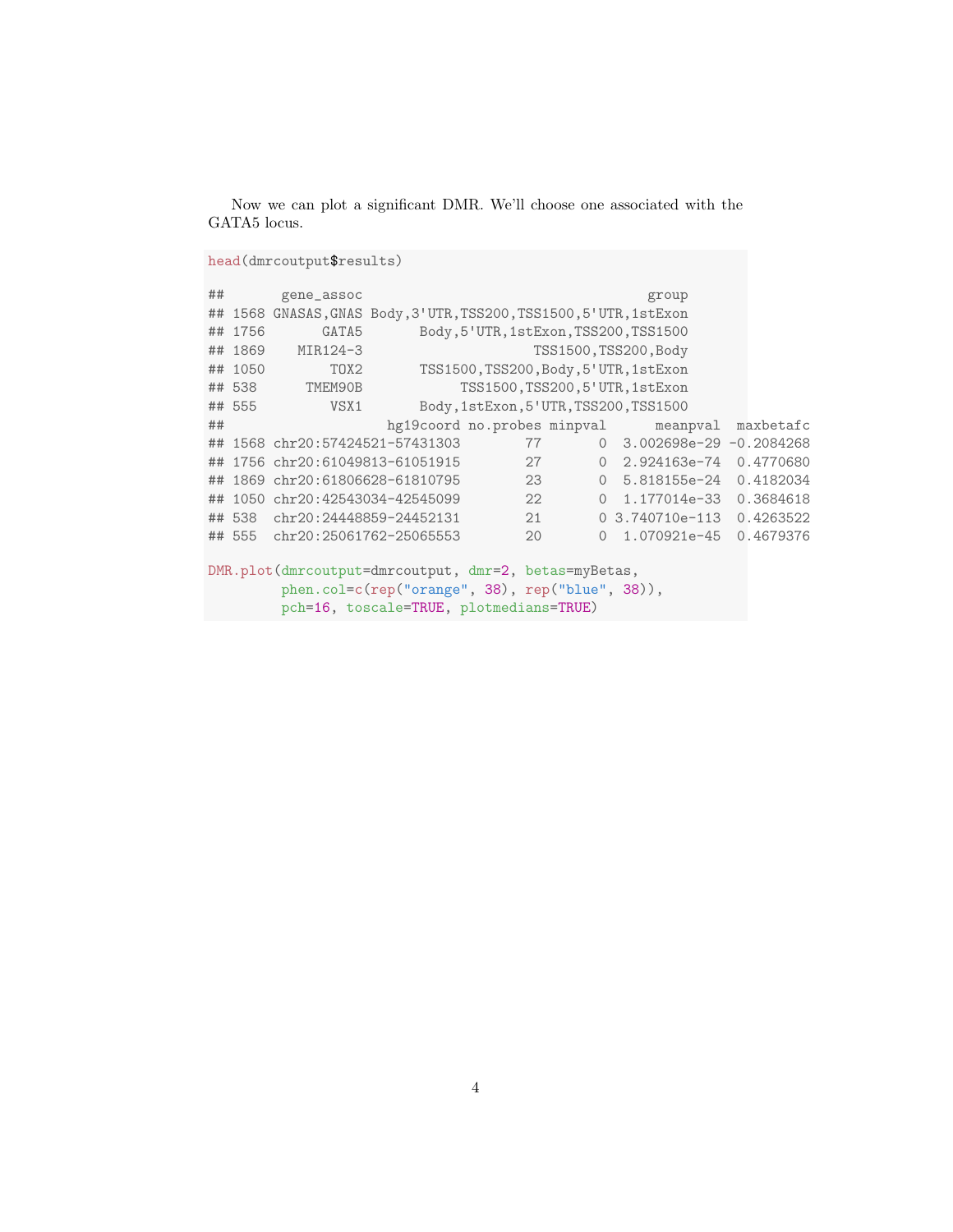

```
sessionInfo()
```

```
## R version 3.1.1 Patched (2014-09-25 r66681)
## Platform: x86_64-unknown-linux-gnu (64-bit)
#### locale:
## [1] LC_CTYPE=en_US.UTF-8
                                  LC_NUMERIC=C
## [3] LC_TIME=en_US.UTF-8
                                  LC_COLLATE=C
## [5] LC_MONETARY=en_US.UTF-8
                                  LC_MESSAGES=en_US.UTF-8
## [7] LC_PAPER=en_US.UTF-8
                                  LC_NAME=C## [9] LC_ADDRESS=C
                                  LC_TELEPHONE=C
## [11] LC_MEASUREMENT=en_US.UTF-8 LC_IDENTIFICATION=C
#### attached base packages:
## [1] stats4
                parallel stats
                                    graphics grDevices utils
                                                                  datasets## [8] methods base
```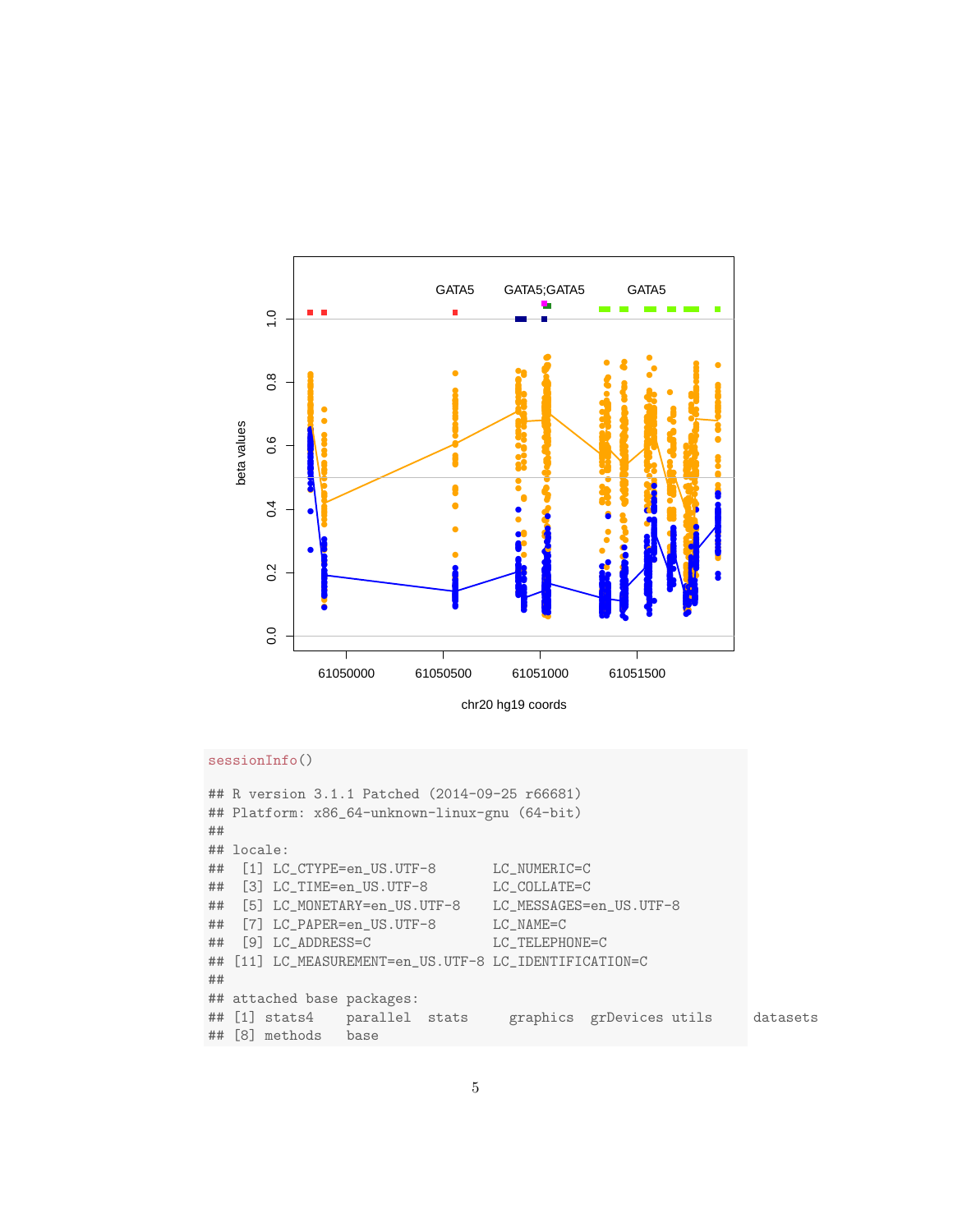```
##
## other attached packages:
## [1] IlluminaHumanMethylation450kanno.ilmn12.hg19_0.2.1
## [2] DMRcate_1.2.0
## [3] DMRcatedata_1.1.0
## [4] minfi_1.12.0
## [5] bumphunter_1.6.0
   [6] locfit_1.5-9.1
## [7] iterators_1.0.7
## [8] foreach_1.4.2
## [9] Biostrings_2.34.0
## [10] XVector_0.6.0
## [11] GenomicRanges_1.18.0
## [12] GenomeInfoDb_1.2.0
## [13] IRanges_2.0.0
## [14] S4Vectors_0.4.0
## [15] lattice_0.20-29
## [16] Biobase_2.26.0
## [17] BiocGenerics_0.12.0
## [18] limma_3.22.0
##
## loaded via a namespace (and not attached):
## [1] AnnotationDbi_1.28.0 DBI_0.3.1 MASS_7.3-35
## [4] R.methodsS3_1.6.1 RColorBrewer_1.0-5 RSQLite_0.11.4
## [7] Rcpp_0.11.3 XML_3.98-1.1 annotate_1.44.0
## [10] base64_1.1 beanplot_1.2 codetools_0.2-9
## [13] digest_0.6.4 doRNG_1.6 evaluate_0.5.5
## [16] formatR_1.0 genefilter_1.48.0 grid_3.1.1
## [19] highr_0.3 illuminaio_0.8.0 knitr_1.7
## [22] matrixStats_0.10.0 mclust_4.4 multtest_2.22.0
## [25] nlme_3.1-118 nor1mix_1.2-0 pkgmaker_0.22
## [28] plyr_1.8.1 preprocessCore_1.28.0 quadprog_1.5-5
## [31] registry_0.2 reshape_0.8.5 rngtools_1.2.4
## [34] siggenes_1.40.0 splines_3.1.1 stringr_0.6.2
## [37] survival_2.37-7 tools_3.1.1 xtable_1.7-4
## [40] zlibbioc_1.12.0
```
## References

[1] Chen YA, Lemire M, Choufani S, Butcher DT, Grafodatskaya D, Zanke BW, Gallinger S, Hudson TJ, Weksberg R. Discovery of cross-reactive probes and polymorphic CpGs in the Illumina Infinium HumanMethylation450 microarray. Epigenetics. 2013 Jan 11;8(2).